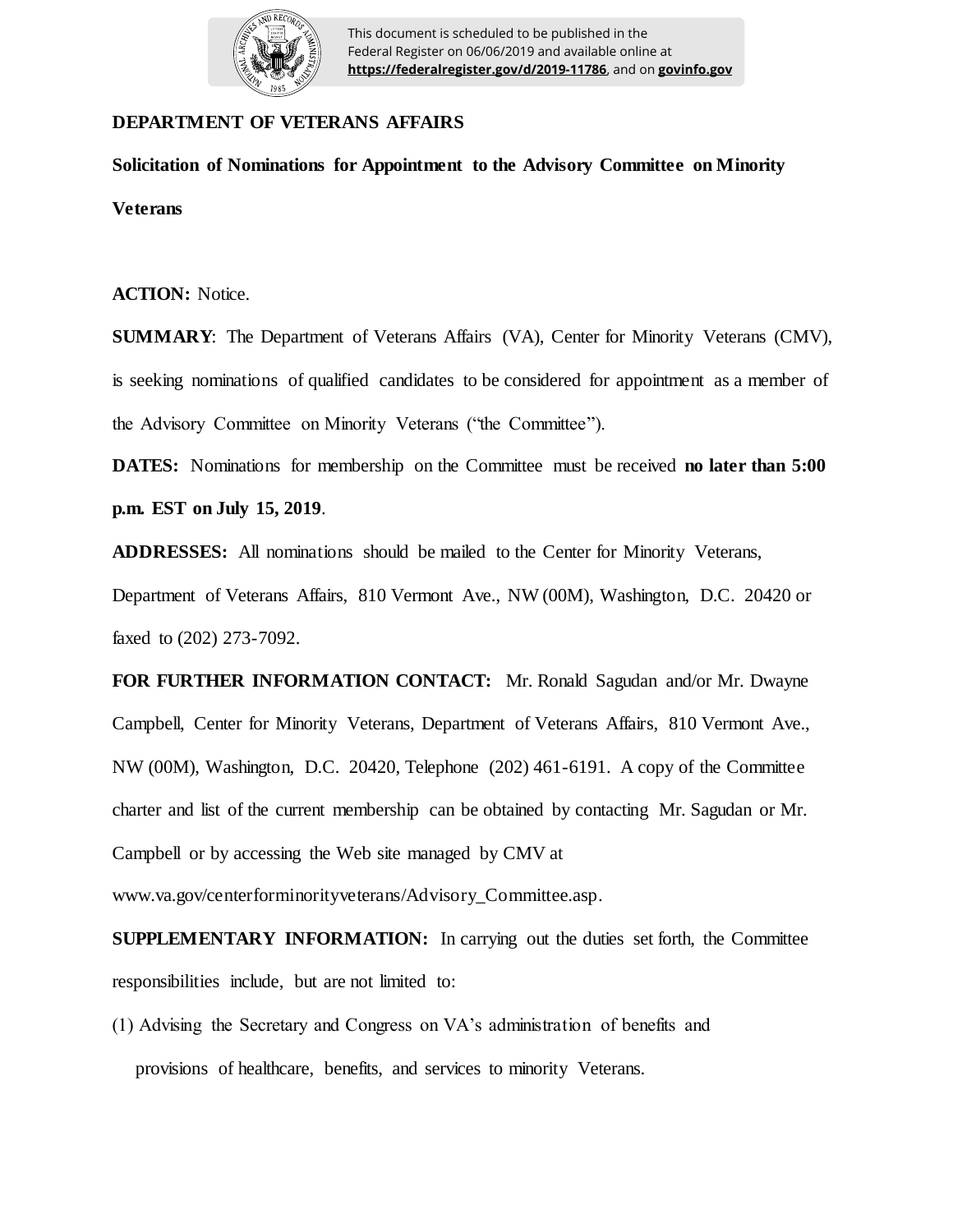- (2) Providing an Annual report to congress outlining recommendations, concerns and observations on VA's delivery of services to minority Veterans.
- (3) Meeting with VA officials, Veteran Service Organizations, and other stakeholders to assess the Department's efforts in providing benefits and outreach to minority Veterans.
- (4) Making periodic site visits and holding town hall meetings with Veterans to address their concerns.

Management and support services for the Committee are provided by the Center for Minority Veterans (CMV).

*Authority:* The Committee was established in accordance with 38 U.S.C. § 544 (Public Law 103-446, Sec 510). In accordance with 38 U.S.C. § 544, the Committee advises the Secretary on the administration of VA benefits and services to minority Veterans; assesses the needs of minority Veterans with respect to such benefits; and evaluates whether VA compensation, medical and rehabilitation services, outreach, and other programs are meeting those needs. The Committee makes recommendations to the Secretary regarding such activities. Nominations of qualified candidates are being sought to fill upcoming vacancies on the Committee.

## *Membership Criteria:*

CMV is requesting nominations for upcoming vacancies on the Committee. The Committee is currently composed of 12 members, in addition to ex-officio members. As required by statute, the members of the Committee are appointed by the Secretary from the general public, including: (1) Representatives of Veterans who are minority group members;

(2) Individuals who are recognized authorities in fields pertinent to the needs of

2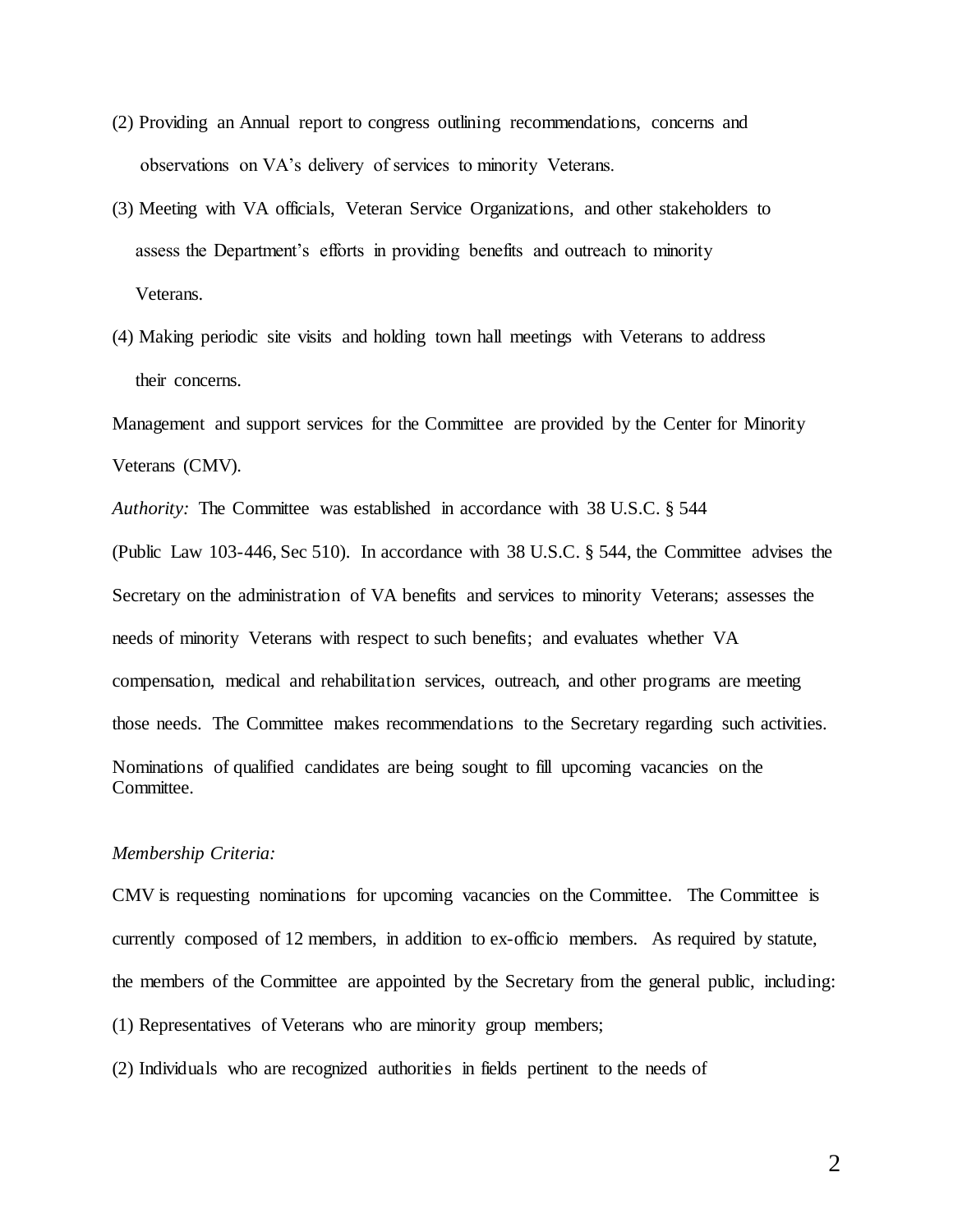Veterans who are minority group members;

- (3) Veterans who are minority group members and who have experience in a military theater of operations;
- (4) Veterans who are minority group members and who do not have such experience and;
- (5) Women Veterans who are minority group members recently separated from active military service.

Section 544 defines "minority group member" as an individual who is Asian American, Black, Hispanic, Native American (including American Indian, Alaska Native, and Native Hawaiian); or Pacific-Islander American.

In accordance with § 544, the Secretary determines the number, terms of service, and pay and allowances of members of the Committee appointed by the Secretary, except that a term of service of any such member may not exceed three years. The Secretary may reappoint any member for additional terms of service.

## *Professional Qualifications:* In addition to the criteria above, VA seeks –

- (1) Diversity in professional and personal qualifications;
- (2) Experience in military service and military deployments (please identify Branch of Service and Rank);
- (3) Current work with Veterans;
- (4) Committee subject matter expertise;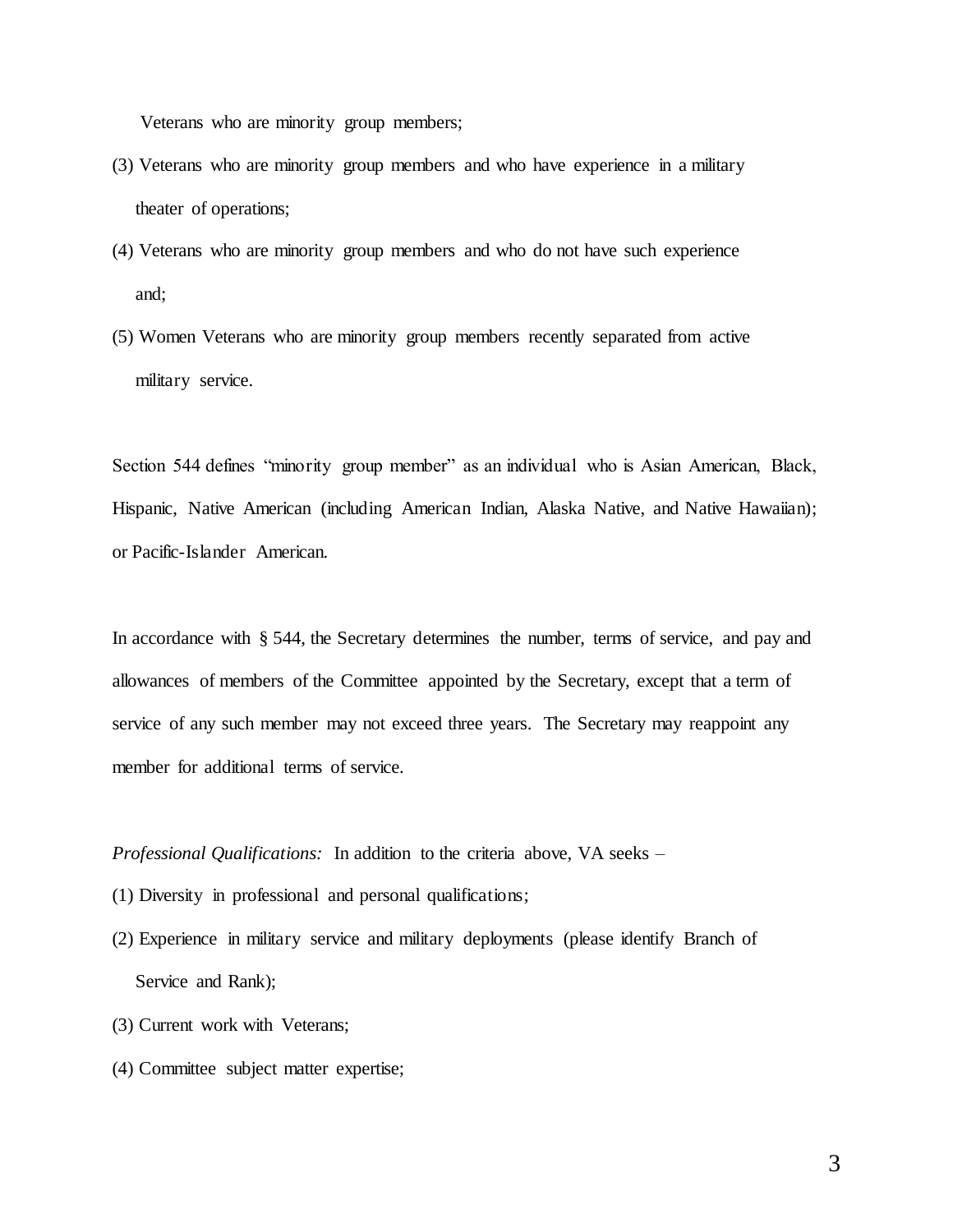(5) Experience working in large and complex organizations;

## *Requirements for Nomination Submission:*

Nominations should be type written (one nomination per nominator). Nomination package should include: (1) a letter of nomination that clearly states the name and affiliation of the nominee, the basis for the nomination (i.e. specific attributes which qualify the nominee for service in this capacity), and a statement from the nominee indicating a willingness to serve as a member of the Committee; (2) the nominee's contact information, including name, mailing address, telephone numbers, and email address; (3) the nominee's curriculum vitae, and (4) a summary of the nominee's experience and qualification relative to the *professional qualifications*  criteria listed above.

Individuals selected for appointment to the Committee shall be invited to serve a two-year term. Committee members will receive a stipend for attending Committee meetings, including per diem and reimbursement for travel expenses incurred.

The Department makes every effort to ensure that the membership of its Federal advisory committees is fairly balanced in terms of points of view represented and the committee's function. Every effort is made to ensure that a broad representation of geographic areas, males & females, racial and ethnic minority groups, and the disabled are given consideration for membership. Appointment to this Committee shall be made without discrimination because of a person's race, color, religion, sex (including gender identity, transgender status, sexual orientation, and pregnancy), national origin, age, disability, or genetic information. Nominations must state that the nominee is willing to serve as a member of the Committee and appears to

4